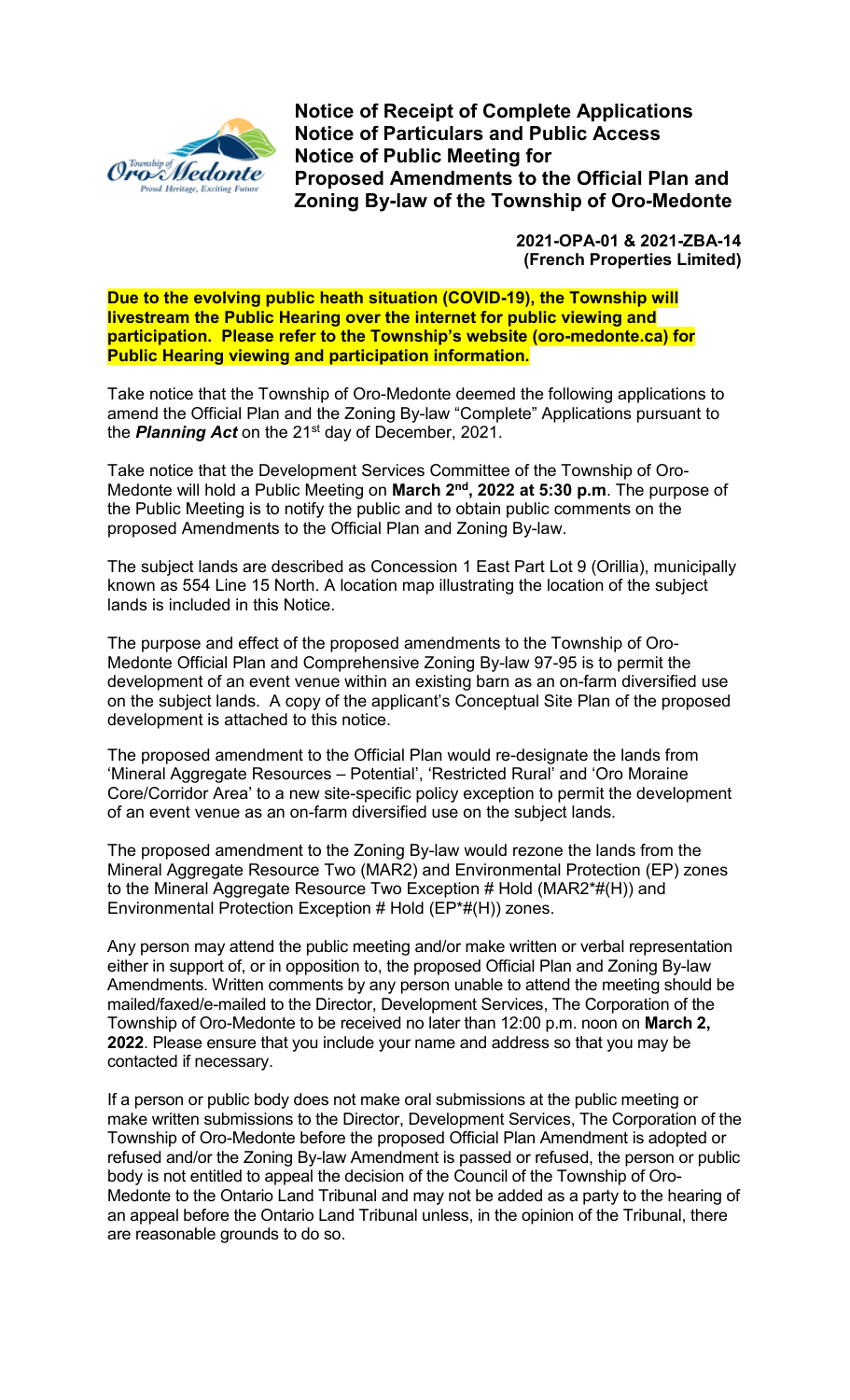The applications are part of the public record and are available to the public for viewing/inspection between 8:30 a.m. and 4:30 p.m. at the Township of Oro-Medonte Administration Building and available on the Township's website [www.oro](http://www.oro-medonte.ca/)[medonte.ca.](http://www.oro-medonte.ca/) Any person wishing further information or clarification with regard to the applications or to arrange to inspect the applications should contact the Planning Division at 705-487-2171. Individuals who submit letters and other information to Council and its advisory bodies should be aware that all information, including contact information, contained within their communications may become part of the public record and may be made available through the agenda process which includes publication on the Township's website.

If you wish to be notified of the adoption or refusal of the Township of Oro-Medonte in respect to the proposed Official Plan Amendment and/or passing or refusal of the proposed Zoning By-law Amendment, you must make a written request.

Written submissions should be directed to:

Township of Oro-Medonte 148 Line 7 South Oro-Medonte, Ontario L0L 2E0 Attn: Andria Leigh, Director, Development Services planning@oro-medonte.ca

Dated at the Township of Oro-Medonte this 3rd day of February, 2022.



## **Location Map**